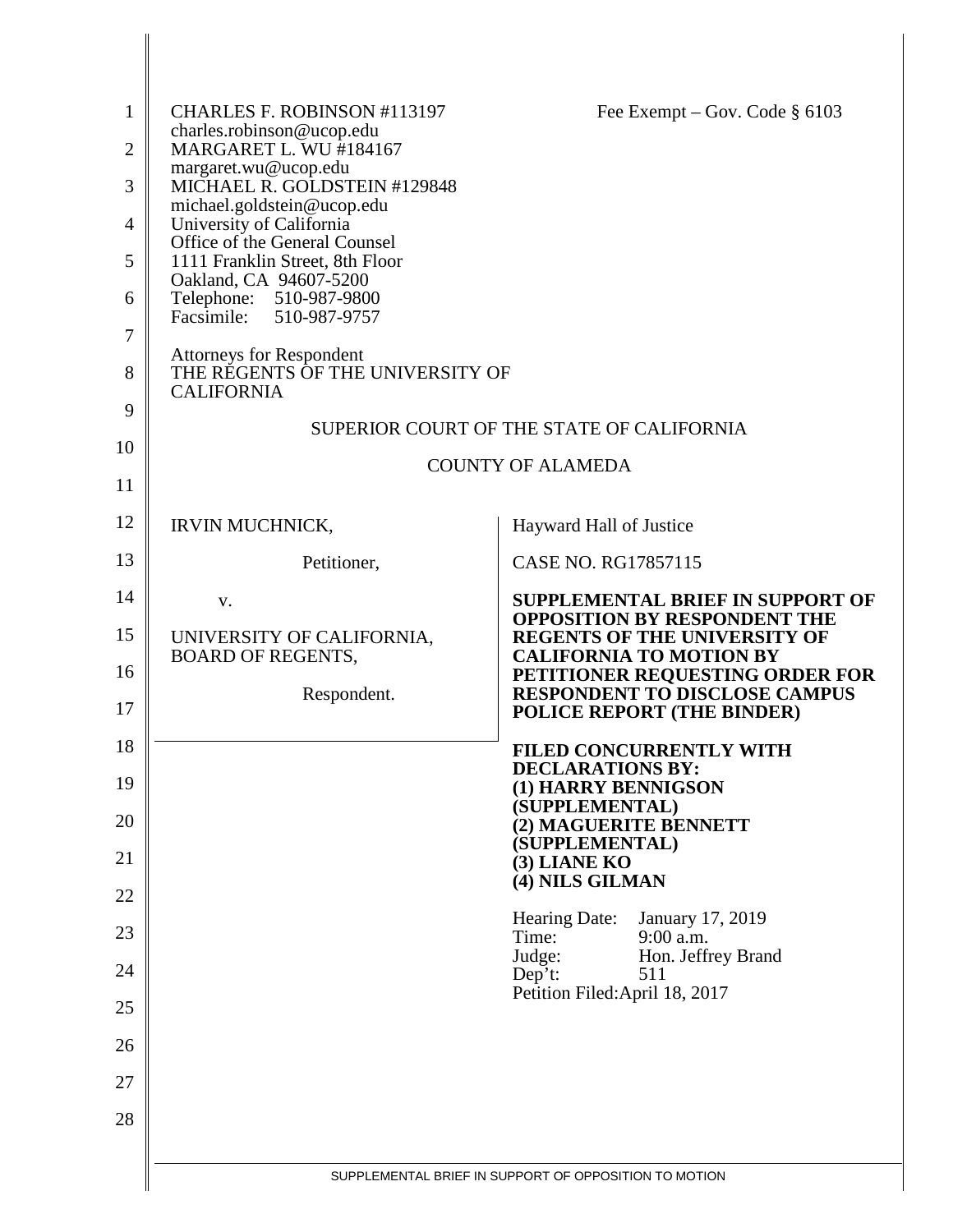<span id="page-1-0"></span>

| 1              | <b>INTRODUCTION</b>                                                                                                                                                                                                                                   |
|----------------|-------------------------------------------------------------------------------------------------------------------------------------------------------------------------------------------------------------------------------------------------------|
| $\overline{2}$ | As ordered in the Court's November 21, 2018 Order, this Supplemental Brief addresses:                                                                                                                                                                 |
| 3              | " $(1)$ the 'reasonable suspicion of criminal activity' standard, $(2)$ whether the Regents or UCB                                                                                                                                                    |
| $\overline{4}$ | conducted any other investigation regarding the death of Ted Agu, and (3) any other issues raised                                                                                                                                                     |
| 5              | by the motion." (Order dated November 21, 2018.)                                                                                                                                                                                                      |
| 6              | As explained in detail below, (1) the "reasonable suspicion of criminal activity" is an                                                                                                                                                               |
| 7              | inappropriately stringent standard and this case demonstrates that fact, but the standard is met                                                                                                                                                      |
| 8              | here; (2) The Regents, including UC Berkeley, conducted another investigation regarding the                                                                                                                                                           |
| 9              | death of Ted Agu, concerning the strength and conditioning program, wholly apart from the UC                                                                                                                                                          |
| 10             | Police Department's criminal investigation (and UCPD played no role whatsoever in that other                                                                                                                                                          |
| 11             | investigation); and (3) even if Detective Bennigson's binder is not exempt under section 6254(f),                                                                                                                                                     |
| 12             | it is exempt under section 6255.                                                                                                                                                                                                                      |
| 13             | For these reasons, as well as those provided in the Opposition brief, The Regents                                                                                                                                                                     |
| 14             | respectfully requests that the Court deny Petitioner's motion.                                                                                                                                                                                        |
| 15<br>16       | I.<br>THE "REASONABLE SUSPICION OF CRIMINAL ACTIVITY" STANDARD IS<br><b>INAPPROPRIATELY STRINGENT AND THIS CASE DEMONSTRATES WHY,</b><br><b>BUT THE STANDARD IS MET HERE</b>                                                                          |
| 17             | In its November 21, 2018, order, the Court relies chiefly on two Public Records Act cases                                                                                                                                                             |
| 18             | to demonstrate the need for, and applicability of, a "reasonable suspicion of criminal activity"                                                                                                                                                      |
| 19             | standard. Both of those cases are distinguishable from the facts of the UC Berkeley Police                                                                                                                                                            |
| 20             | Department's investigation here. <sup>1</sup> The Court first relies on American Civil Liberties Union                                                                                                                                                |
| 21             | Foundation of Southern California v. Superior Court (2017) 3 Cal.5th 1032. That case involved                                                                                                                                                         |
| 22             | "the bulk collection of raw ALPR [automated license plate reader] data." (Id. at p. 1042.)                                                                                                                                                            |
| 23             |                                                                                                                                                                                                                                                       |
| 24             | <sup>1</sup> As the Court clearly states in the Order, it finds the "reasonable suspicion of criminal activity" standard itself in<br>People v. Brown (2015) 61 Cal.4th 968, 981 and People v. Wells (2006) 38 Cal.4th 1078, 1082-1083. But the issue |
| 25             | in those cases was whether, under Fourth Amendment law, there were reasonable grounds to stop and detain<br>someone. That body of law, of course, has a distinct and vibrant history and competing public policy interests. And                       |
| 26             | the Public Records Act has its own, chiefly "'a strong government interest in preventing and prosecuting criminal<br>activity' and to 'protect[] witnesses, victims, and investigators, secure[] evidence and investigative techniques,               |
| 27             | encourage[] candor, [and] recognizes the rawness and sensitivity of information in criminal investigations, and in<br>effect makes such investigations possible.' " (Dixon v. Superior Court (2009) 170 Cal.App.4th 1271, 1276 [internal              |
| 28             | citation omitted].) Those unique interests underlying the Public Records Act caution against the use of a "reasonable<br>suspicion of criminal activity" standard here, as explained in this Supplemental Brief.                                      |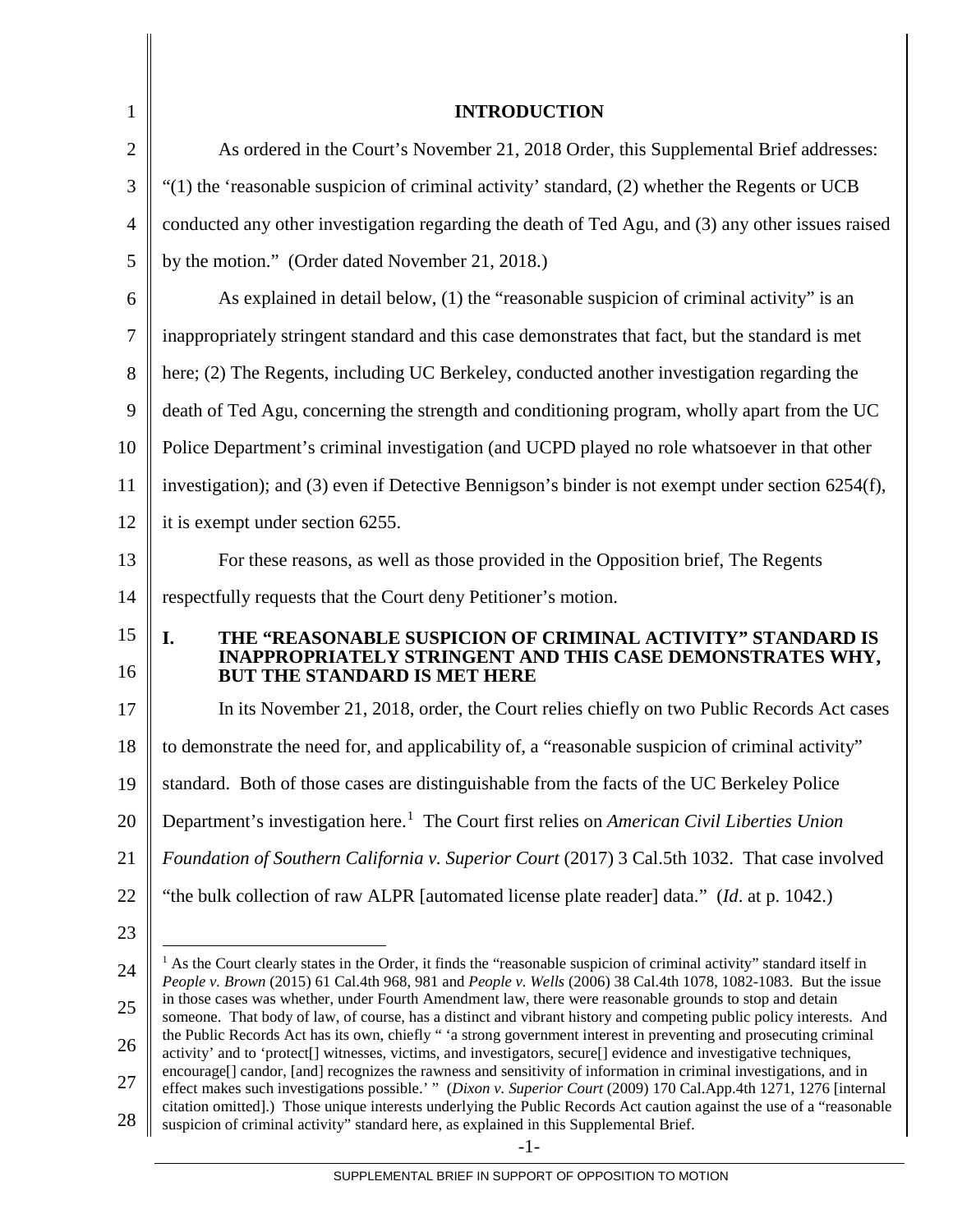1 2 3 4 5 6 7 8 9 The investigation into the circumstances surrounding the death of Mr. Agu, by contrast, was not a "bulk" collection but, rather, an investigation specifically targeted toward an individual and the circumstances of that individual's death. As both Chief Bennett and Detective Bennigson testified in their declarations accompanying The Regents' Opposition brief, any death on campus is investigated as a police matter (officers do not appear on the scene simply as "first-responders," but also as investigators). (Bennett Decl., ¶¶ 2-3; Bennigson Decl., ¶¶ 3, 5, 7, 17, 20.) In their Supplemental Declarations filed with this Supplemental Brief, they explain this reasoning in greater detail to address the concerns articulated in the November 21, 2018, Order. (Bennett Supp. Decl., ¶¶ 5-9; Bennigson Supp. Decl., ¶¶ 4-8.)

10 11 12 13 14 15 16 17 18 19 20 21 As the court explained in *Haynie v. Superior Court* (2001) 26 Cal.4th 1061, 1071, "[t]he records of investigation exempted under section 6254(f) encompass only those investigations undertaken for the purpose of determining whether a violation of law may occur or has occurred." That, according to Chief Bennett and Detective Bennigson, is precisely why UCPD was dispatched to the scene of Mr. Agu's death. In her initial declaration, the Chief testified that "[a]ny time anyone is injured at the campus, the Department responds. Our department is not only the first responder (because our officers have first aid and life-saving training), but also to commence an investigation, if appropriate, for potential criminal cases, *as well as for other purposes*." (Bennett Decl., ¶ 3 [emphasis added]) As she clarifies with the help of her Supplemental Declaration, however, *deaths* are a distinct matter: "We investigate every death as if it were a criminal case." (Bennett Supp. Decl., ¶ 7.) When it comes to death cases, there are no "other purposes."

22 23 24 25 26 27 28 The fact Mr. Agu had a preexisting condition did not affect the Department's approach. According to Detective Bennigson, "until we receive word from the coroner after the coroner concludes his investigation, we cannot determine whether something such as a pre-existing medical condition (and even with that, there may have been criminal activity which exacerbated that condition and therefore a pre-existing medical condition in-and-of-itself may not be sufficient to rule out criminal activity as a cause of death) was the sole cause without the intervention of criminal conduct." (Bennigson Supp. Decl., ¶ 5.) The Supreme Court identified this issue in

- 2 -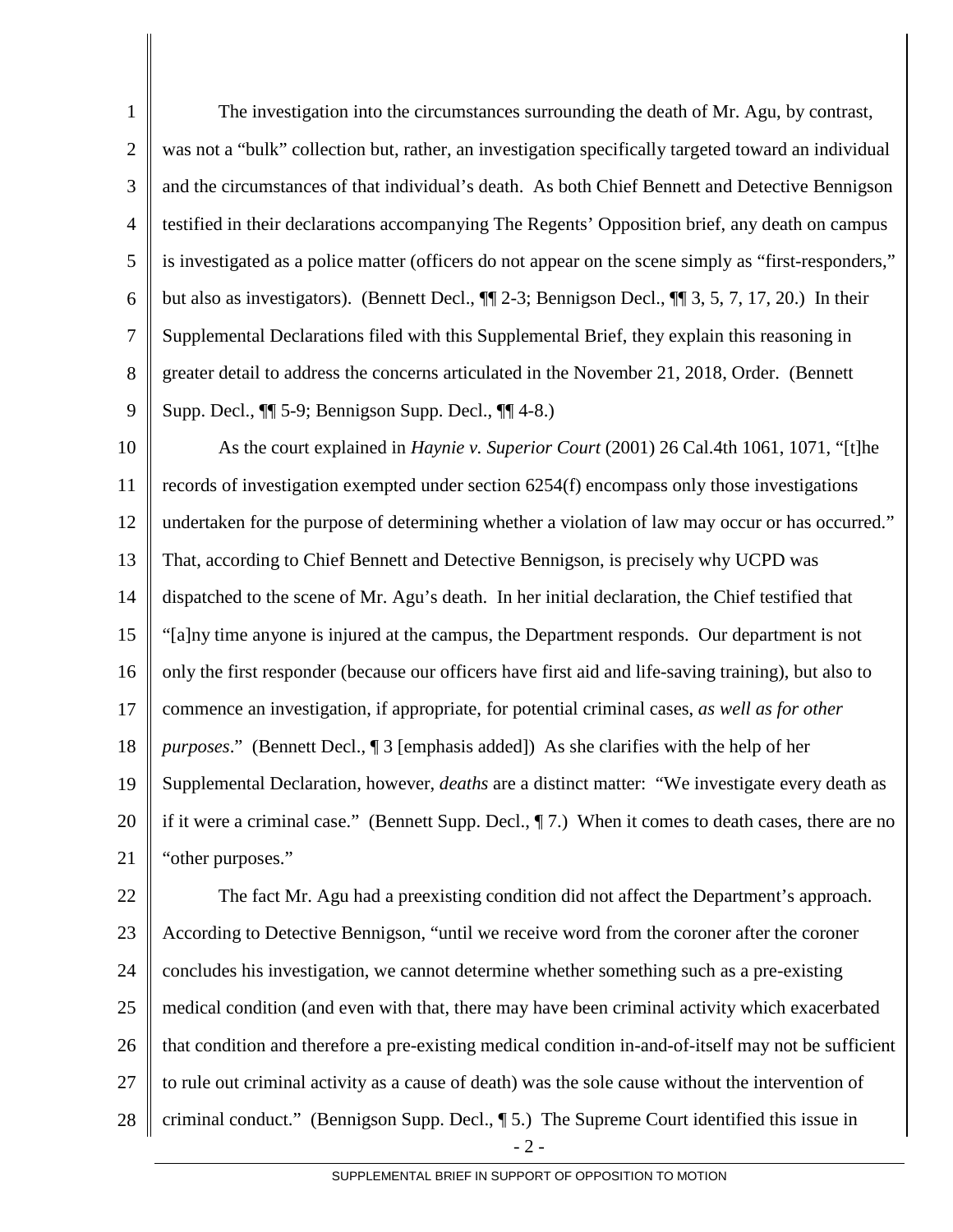<span id="page-3-0"></span>

| $\mathbf{1}$   | <i>Haynie</i> – there is no "way to predict, at the outset, what might result in a lengthy or important                                                                                                                                        |
|----------------|------------------------------------------------------------------------------------------------------------------------------------------------------------------------------------------------------------------------------------------------|
| $\overline{2}$ | investigation. One 'third-rate burglary attempt,' for example, ultimately toppled a president."                                                                                                                                                |
| 3              | (Haynie v. Superior Court, supra, 26 Cal.4th at p. 1070.)                                                                                                                                                                                      |
| $\overline{4}$ | The Court also relies on <i>Dixon v. Superior Court</i> (2009) 170 Cal.App.4th 1271. That case                                                                                                                                                 |
| 5              | involved a request for "the complete coroner and autopsy reports regarding [a homicide victim]                                                                                                                                                 |
| 6              | from the El Dorado County Sheriff-Coroner." ( <i>Id.</i> at p. 1274.) In the court's view, the records                                                                                                                                         |
| $\overline{7}$ | were exempt, but their exemption turned on the court's analysis of that provision of 6254(f)                                                                                                                                                   |
| 8              | which exempts "any investigatory $\dots$ files compiled by any other $\dots$ local agency for $\dots$ law                                                                                                                                      |
| 9              | enforcement purposes":                                                                                                                                                                                                                         |
| 10             | "As noted, Dixon contends that coroner and autopsy reports are not                                                                                                                                                                             |
| 11             | expressly exempted in section 6254(f) and that coroners are not police or                                                                                                                                                                      |
| 12             | law enforcement agencies. What Dixon leaves out of her argument,                                                                                                                                                                               |
| 13             | however, is that section 6254(f) also exempts from disclosure 'any                                                                                                                                                                             |
| 14             | investigatory  files compiled by any other  local agency for  law                                                                                                                                                                              |
| 15             | enforcement  purposes.' " (Id. at p. 1276.)                                                                                                                                                                                                    |
| 16             | In its analysis, the court endeavored to distinguish the work of the coroner in the coroner's                                                                                                                                                  |
| 17             | capacity as "any other state or local agency" under section 6254(f) to determine whether the                                                                                                                                                   |
| 18             | records at issue constituted records compiled "for correctional, law enforcement, or licensing                                                                                                                                                 |
| 19             | purposes" under section 6254(f). In the court's own words:                                                                                                                                                                                     |
| 20             | "No one can dispute that the office of the coroner, at a minimum, is a local                                                                                                                                                                   |
| 21             | agency. (See $\S 27460$ et seq. [general duties of coroner].) The issue is                                                                                                                                                                     |
| 22             | whether the coroner, as part of his local agency duties, compiles                                                                                                                                                                              |
| 23             | investigatory files for law enforcement purposes. The answer is an                                                                                                                                                                             |
| 24             | emphatic yes." ( <i>Ibid</i> .)                                                                                                                                                                                                                |
| 25             | The court's entire analysis in <i>Dixon</i> , therefore, was based on the premise that the coroner                                                                                                                                             |
| 26             | was "any other agency" and not "any police agency." <sup>2</sup> But the UC Berkeley Police                                                                                                                                                    |
| 27             |                                                                                                                                                                                                                                                |
| 28             | <sup>2</sup> Dixon relies on Uribe v. Howie (1971) 19 Cal.App.3d 194. (Dixon v. Superior Court (2009) 170 Cal.App.4th 1271,<br>1277.) Uribe involved a petition to compel the release of pest control operator reports by the Riverside County |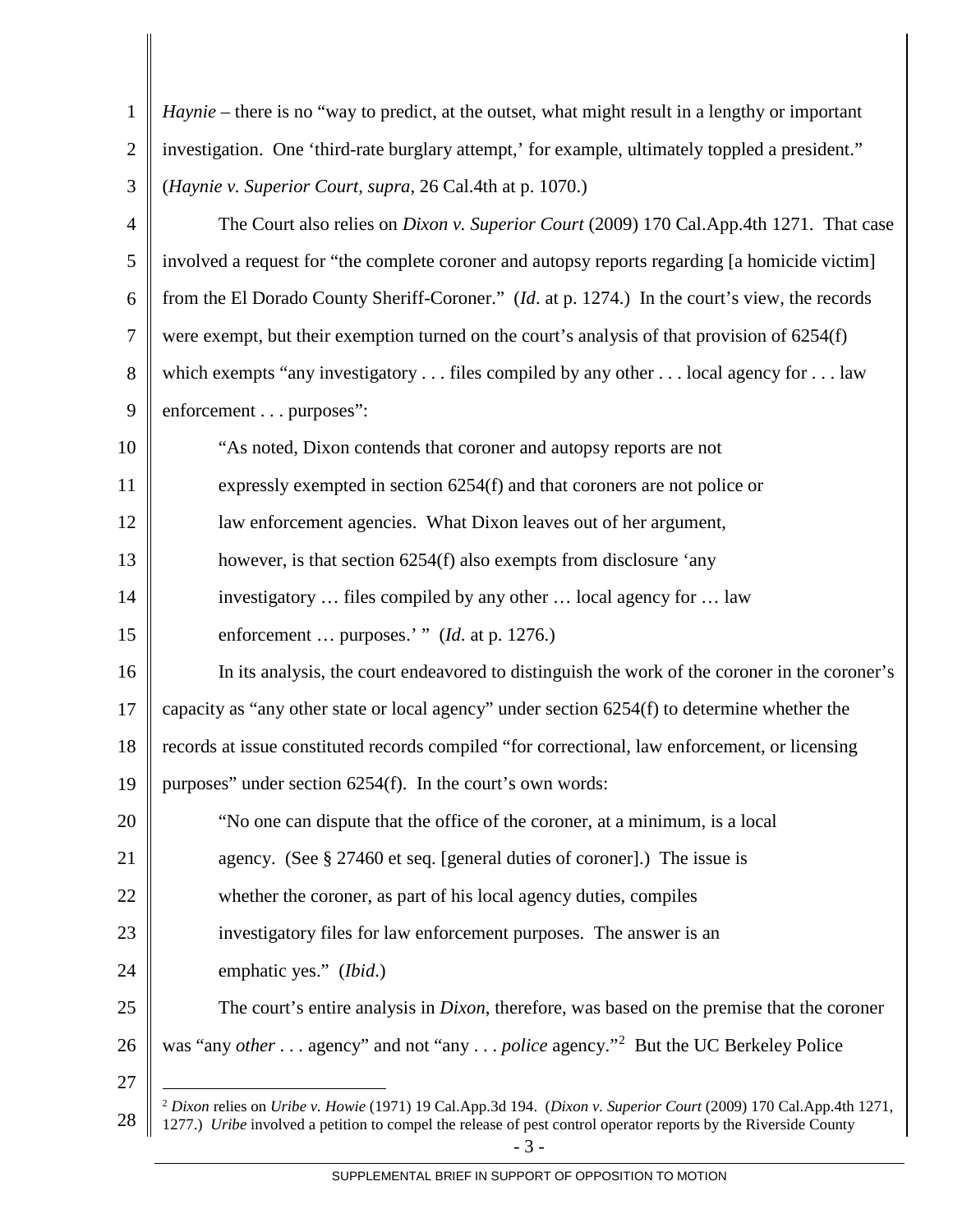1  $\mathfrak{D}$ 3 4 5 Department *is a police agency*. And the limitation exempting only those records compiled "for correctional, law enforcement, or licensing purposes" under section 6254(f) applies only to records "compiled by any other . . . agency." In the case of records of a "police agency," section 6254(f) contains no such limitation. Accordingly, *Dixon* and its analysis do not apply to the facts of this case.

6 7 8 9 For these reasons, there was no need for the Court to adopt a standard as stringent as "reasonable suspicion of criminal activity" to determine whether the Binder qualified under section 6254(f) as exempt. This was a *targeted* investigation – not a "bulk investigation" – conducted by a *police agency* – not "any other . . . agency."

10 11 12 13 14 15 16 17 18 19 20 21 22 23 Beyond these critical distinctions, there are strong public policy interests against employing such a standard in a case like this. In the Court's November 21, 2018, Order, the Court notes that "The Regents makes the implicit argument that the investigation was a law enforcement investigation because any death raises a reasonable suspicion of criminal activity. The court is not persuaded." In paragraph 7 of her Supplemental Declaration, Chief Bennett explains the strong policy reasons for treating all investigations of deaths as criminal investigations and why employing a "reasonable suspicion of criminal activity" standard would be harmful to those strong public interests. Finally, even if the standard were adopted, it is met here. Detective Bennigson was faced with a deceased student. Although he may have been aware of a pre-existing medical condition, only the coroner could rule out the fact that there was no crime. Detective Bennigson lacked the medical expertise to do so, as he explains in his Supplemental Declaration. **II. UC BERKELEY CONDUCTED A SEPARATE INVESTIGATION INTO THE STRENGTH AND CONDITIONING PROGRAM AND RELEASED ALL NON-**

**EXEMPT RECORDS OF IT TO PETITIONER** The second issue the Court asked The Regents to address was "whether the Regents or

25 UCB conducted any other investigation regarding the death of Ted Agu." UC Berkeley did

26 conduct a separate investigation.

27

24

28  $\overline{a}$ Agricultural Commissioner. Again, not a police agency.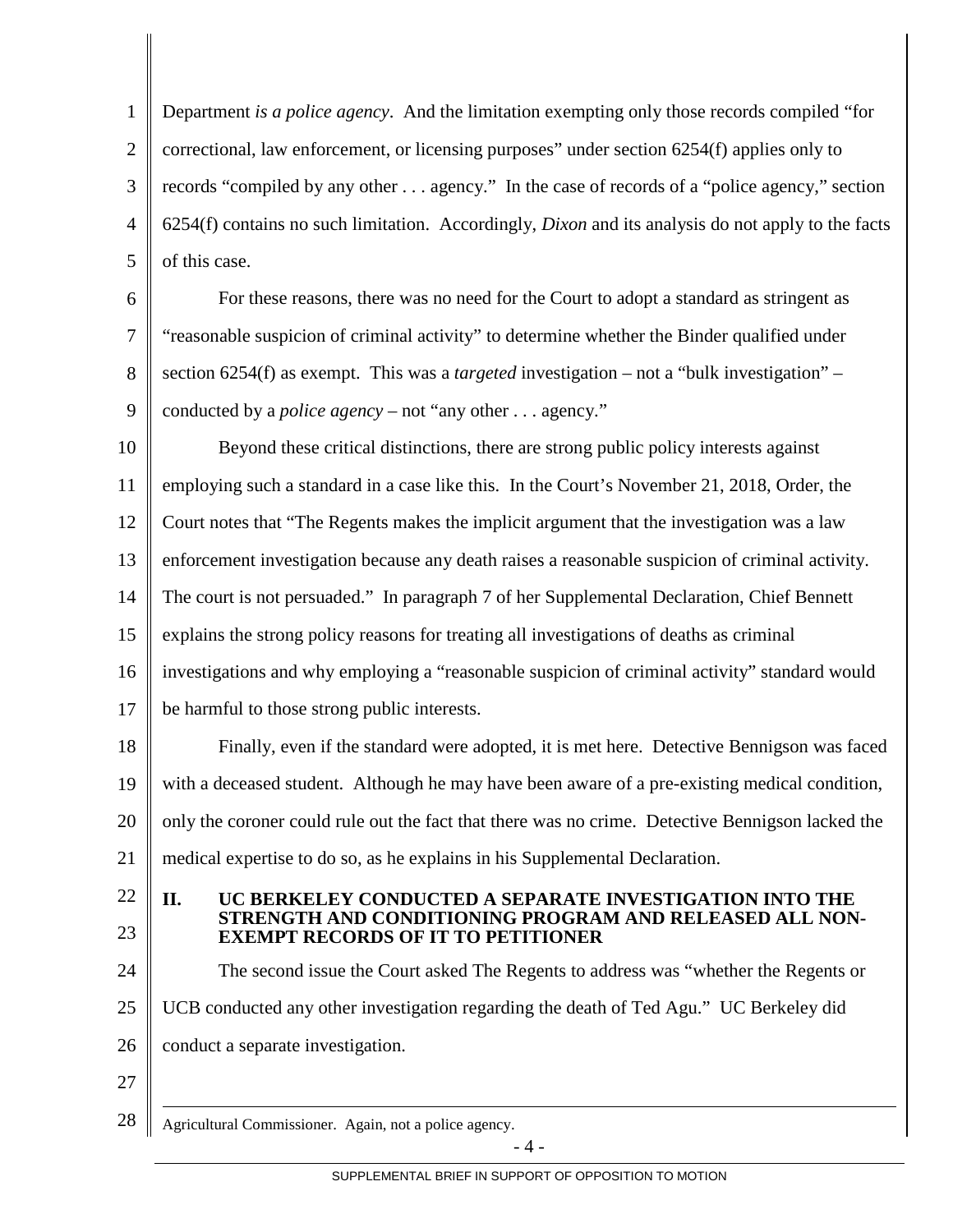| $\mathbf{1}$   | Nils Gilman was Chief of Staff to the UC Berkeley Chancellor from June 2014 to July                  |
|----------------|------------------------------------------------------------------------------------------------------|
| $\overline{2}$ | 2017. As he explains in his declaration filed with this Supplemental Brief, there were two           |
| 3              | investigations into the strength and conditioning program used by the Athletics Department. The      |
| $\overline{4}$ | investigations were "separate and apart from the work of the Police Department and wholly            |
| 5              | unrelated to it." (Declaration of Nils Gilman, ¶ 3.) Chief Bennett and Detective Bennigson           |
| 6              | confirm that the Police Department did not investigate the strength and conditioning program.        |
| 7              | (Bennett Supp. Decl., 10; Bennigson Supp. Decl., 17.) The police conducted their own                 |
| 8              | investigation for law enforcement, and no other, purposes. Other units on campus conducted an        |
| 9              | investigation into different, non-law enforcement, purposes. The two were completely                 |
| 10             | independent and focused on their own respective institutional missions.                              |
| 11             | All responsive and non-exempt records relating to the investigations into the strength and           |
| 12             | conditioning program were released to Petitioner, as Liane Ko, the UC Berkeley Public Records        |
| 13             | Coordinator, confirms in her own declaration filed with this Supplemental Brief. (Declaration of     |
|                | Liane Ko, $\P$ $(3-10.)$                                                                             |
| 14             |                                                                                                      |
| 15             | III.<br>THE BINDER IS EXEMPT NOT ONLY UNDER SECTION 6254(f), BUT ALSO                                |
| 16             | <b>UNDER SECTION 6255</b>                                                                            |
| 17             | The third and final issue the Court asked The Regents to address was "any other issues"              |
| 18             | raised by the motion." In the Motion, Petitioner not only contends that the Court should graft a     |
| 19             | balancing test akin to section 6255 onto section $6254(f)$ – an argument which, for the reasons      |
| 20             | stated in the Opposition brief, is without merit – but also argues that, under a section 6255        |
| 21             | balancing test, or something like it, The Regents cannot meet its burden of demonstrating that the   |
| 22             | public interest in favor of withholding the Binder clearly outweighs the public interest in favor of |
| 23             | disclosing it.                                                                                       |
| 24             | This claim also has no merit. As demonstrated both in Fredericks v. Superior Court                   |
| 25             | (2015) 233 Cal.App.4th 209, 228, and in American Civil Liberties Union Foundation of Southern        |
| 26             | California v. Superior Court, supra, 3 Cal.5th at pp. 1042-1043, records that are not exempt         |
| 27             | under section $6254(f)$ may nevertheless be exempt under section $6255$ . Therefore, even if the     |

- 5 -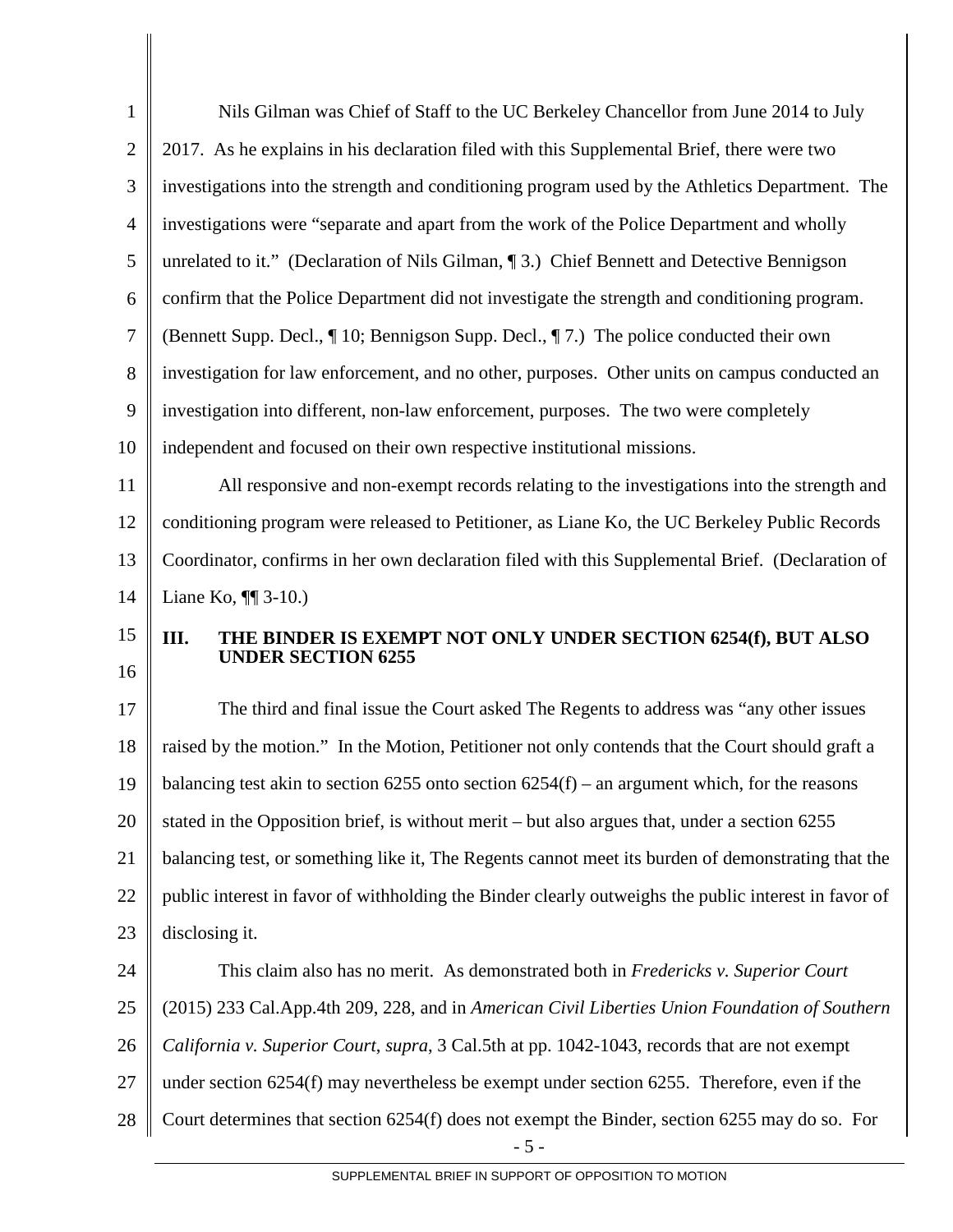| 1            | the following reasons, the Binder is independently exempt under section 6255.                        |
|--------------|------------------------------------------------------------------------------------------------------|
| $\mathbf{2}$ | There is a strong public interest in protecting the materials in the Binder. As the court            |
| 3            | explained in Dixon,                                                                                  |
| 4            | "The reasons for this law enforcement investigation exemption are                                    |
| 5            | obvious. The exemption protects witnesses, victims, and investigators,                               |
| 6            | secures evidence and investigative techniques, encourages candor,                                    |
| 7            | recognizes the rawness and sensitivity of information in criminal                                    |
| 8            | investigations, and in effect makes such investigations possible. (See                               |
| 9            | Haynie v. Superior Court (2001) 26 Cal.4th 1061, 1070-1071                                           |
| 10           | [112 Cal.Rptr. 2d 80, 31 P.3d 760] (Haynie); Rackauckas, supra,                                      |
| 11           | 104 Cal.App.4th at pp. 175-177; Williams v. Superior Court (1993)                                    |
| 12           | 5 Cal.4th 337, 354, 355 [19 Cal. Rptr. 2d 882, 852 P.2d 377] (Williams).)"                           |
| 13           | (Dixon v. Superior Court, supra, 170 Cal. App. 4th at p. 1276.)                                      |
| 14           | Chief Bennett's and Detective Bennigson's declarations, based on their personal                      |
| 15           | experience in law enforcement, confirm the view of the court in <i>Dixon</i> . (Bennett Supp. Decl., |
| 16           | ¶ 11-12; Bennigson Supp. Decl., ¶ 9-11.) As Chief Bennett further explains in paragraph 7 of         |
| 17           | her Supplemental Declaration,                                                                        |
| 18           | "We investigate every death as if it were a criminal case. We do this for a                          |
| 19           | very specific and strategic reason which goes to the heart of prudent                                |
| 20           | investigatory practice and standards. The goal is to ensure that evidence is                         |
| 21           | accurately, comprehensively, and, in a trustworthy manner, collected from                            |
| 22           | the very beginning of the investigation, and to ensure that, once collected,                         |
| 23           | such evidence is equally vigilantly maintained in order to keep the chain                            |
| 24           | of custody pristine and its integrity intact for any future uses in law                              |
| 25           | enforcement. This is distinct from the "bulk" collection referred to in the                          |
| 26           | Court's Order above. When my department investigates a death, the focus                              |
| 27           | is on the decedent and all facts related in any way to the death, including                          |
| 28           | physical evidence and witnesses. The reason we approach the case in this                             |

- 6 -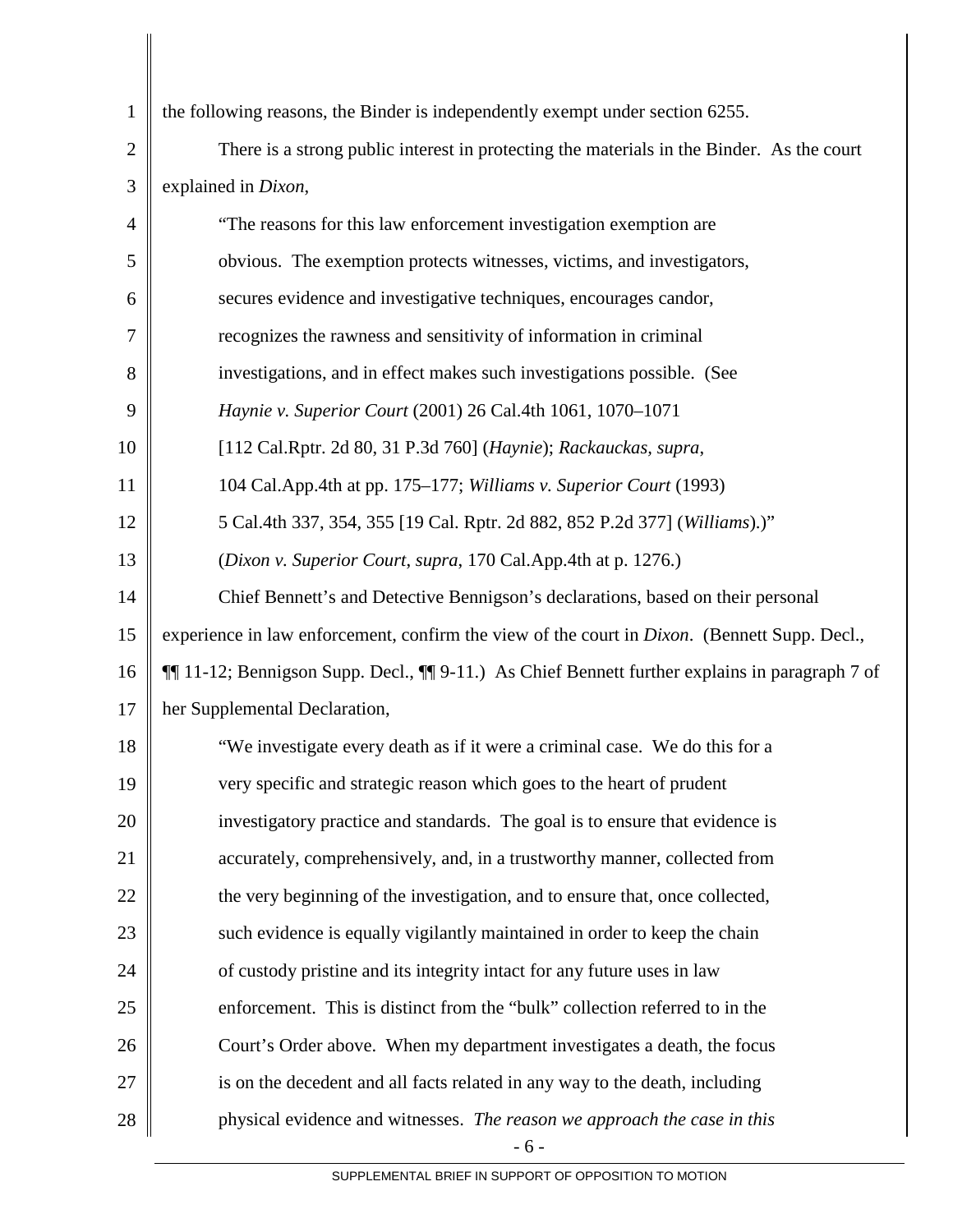1 2 3 4 5 6 7 8 9 10 11 12 13 14 15 16 17 18 19 20 21 22 23 24 25 26 27 28 *way is, if it is later determined and confirmed that the death is a criminal case, we would have lost potentially critical evidence that we did not initially preserve if we treated it any other way. Yet all of this evidence would be equally subject to the risk of not being available (e.g., witnesses would be unwilling to provide truthful, candid testimony; investigators would be more circumspect in their methods of investigation) if there were a meaningful risk that it could be revealed in response to a Public Records Act request.* Therefore, with a focus on the decedent and all physical evidence and witnesses related in any way to the death, our standard is to investigate every death as if it were a criminal case until we learn otherwise." (Emphasis added.) The public interest in favor of disclosure which Petitioner describes in his papers is clearly outweighed by the interests articulated above. Petitioner contends that deaths from conditioning programs are in the news, so it is a topic of public interest. As explained above, the campus conducted two investigations into the strength and conditioning program. Petitioner was provided with responsive non-exempt records about those investigations and the results have been made public. As also explained above, Detective Bennigson's Binder has nothing to do with those investigations. The public interest does not support the possible additional incremental value created by exposing the records of a law enforcement investigation, with the significant adverse consequences identified by Chief Bennett and Detective Bennigson, when any alleged deficiencies in the strength and conditioning investigations purportedly perceived by Petitioner or others are clear for all to see and can be criticized based on those perceived flaws themselves. A "fishing expedition" demanding the release of all law enforcement records will have unintended consequences exacting a rich price only to satisfy Petitioner's curiosity. Petitioner also contends that the circumstances under which the existence of the Binder came to light, as well as certain internal communications (his Exhibits  $7 < 10$ ), give rise to a public interest in disclosure of the Binder. As The Regents demonstrated in its Opposition brief,

- 7 -